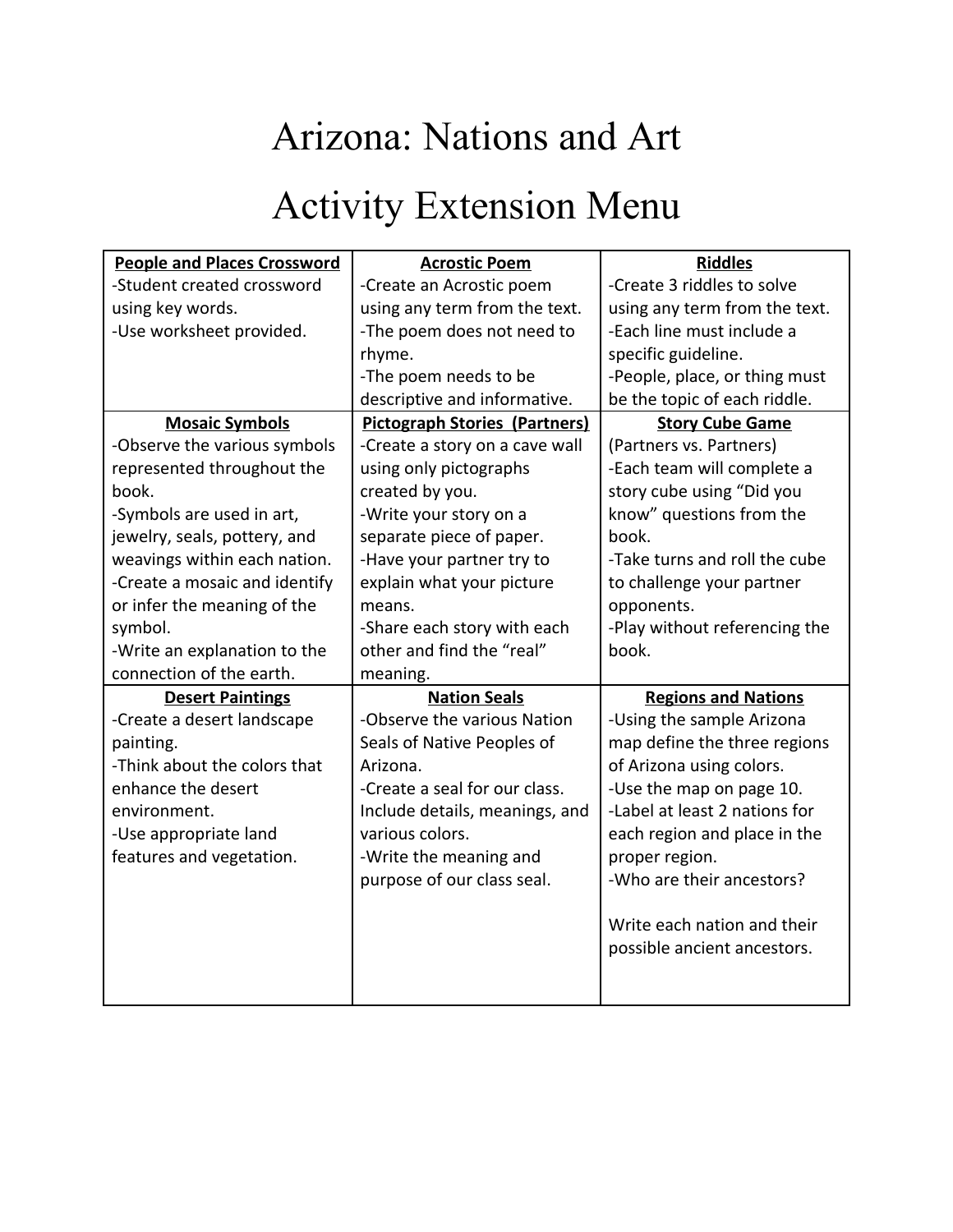## Arizona: Nations and Art

## Activity Extension Menu Rubric

| <b>People and Places Crossword</b> | <b>Acrostic Poem</b>           | <b>Riddles</b>                |
|------------------------------------|--------------------------------|-------------------------------|
| *Create clues for each text        | *Word must be from the text.   | *First line must be a factual |
| word.                              | *Correct Spelling.             | clue.                         |
| *Letter boxes must be              | *Must have 2 factual details.  | *Second line must be a        |
| numbered.                          | *Must have 2 descriptive       | descriptive clue.             |
| *Spelling must be correct.         | details.                       | *Third line must form of      |
| *Provide answer key on             |                                | comparison.                   |
| separate piece of paper.           |                                | *Final line: Who, What, or    |
|                                    |                                | Where Am I?                   |
|                                    |                                | *Answers included on the      |
|                                    |                                | back.                         |
| <b>Mosaic Symbols</b>              | <b>Pictograph Stories</b>      | <b>Story Cube</b>             |
| *Use precut mosaic pieces.         | *Create pictograph stories     | *Use specific "Did you know"  |
| *Pieces must be kept within        | using simple figures.          | questions throughout the      |
| the lines to define the picture.   | *Do not use words on the       | book.                         |
| *Provide explanation and           | picture.                       | *On a separate piece of paper |
| connection to the earth.           | *Have your partner try to      | each team must have an        |
|                                    | explain in writing your story. | answer sheet to each cube.    |
|                                    | *Share the meaning of your     | *The team that answers the    |
|                                    | story with your partner.       | most questions without        |
|                                    | *Trade with your partner and   | checking the book wins.       |
|                                    | do the same for their picture. | *Cut out each cube and fold   |
|                                    |                                | on the dotted lines.          |
|                                    |                                | *Use tape to seal the folds.  |
| <b>Desert Paintings</b>            | <b>Nation Seals</b>            | <b>Nations and Regions</b>    |
| *Use the appropriate               | *Embed 3 important topics of   | *Plateau, mountain, and       |
| vegetation for each land           | our class and school           | desert regions are designated |
| region.                            | community.                     | by color.                     |
| *Student creativity fostered.      | *Explain in writing the        | *Two nations and their        |
|                                    | meaning and message.           | ancestors must be identified  |
|                                    |                                | in each region.               |
|                                    |                                |                               |
|                                    |                                |                               |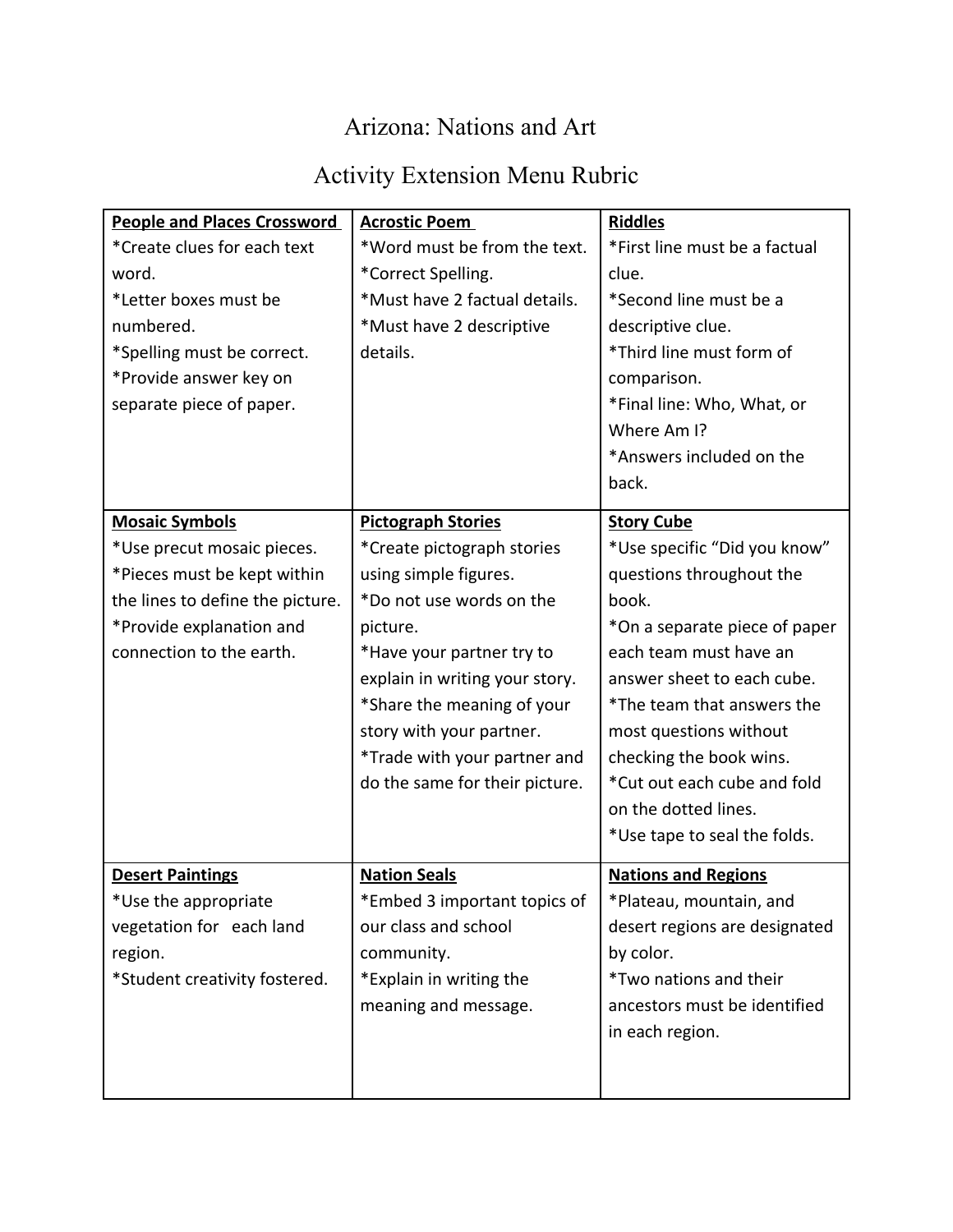People and Places

Crossword Puzzle

#### Across: People

| 1.<br><u> 1989 - Johann John Stein, mars ar yw i brenin y cynnwys y cynnwys y cynnwys y cynnwys y cynnwys y cynnwys y c</u> |  |  |  |
|-----------------------------------------------------------------------------------------------------------------------------|--|--|--|
| 2.                                                                                                                          |  |  |  |
|                                                                                                                             |  |  |  |
| 4.                                                                                                                          |  |  |  |
| Down: Places                                                                                                                |  |  |  |
| 5.                                                                                                                          |  |  |  |
|                                                                                                                             |  |  |  |
| 7.                                                                                                                          |  |  |  |
| 8.                                                                                                                          |  |  |  |
|                                                                                                                             |  |  |  |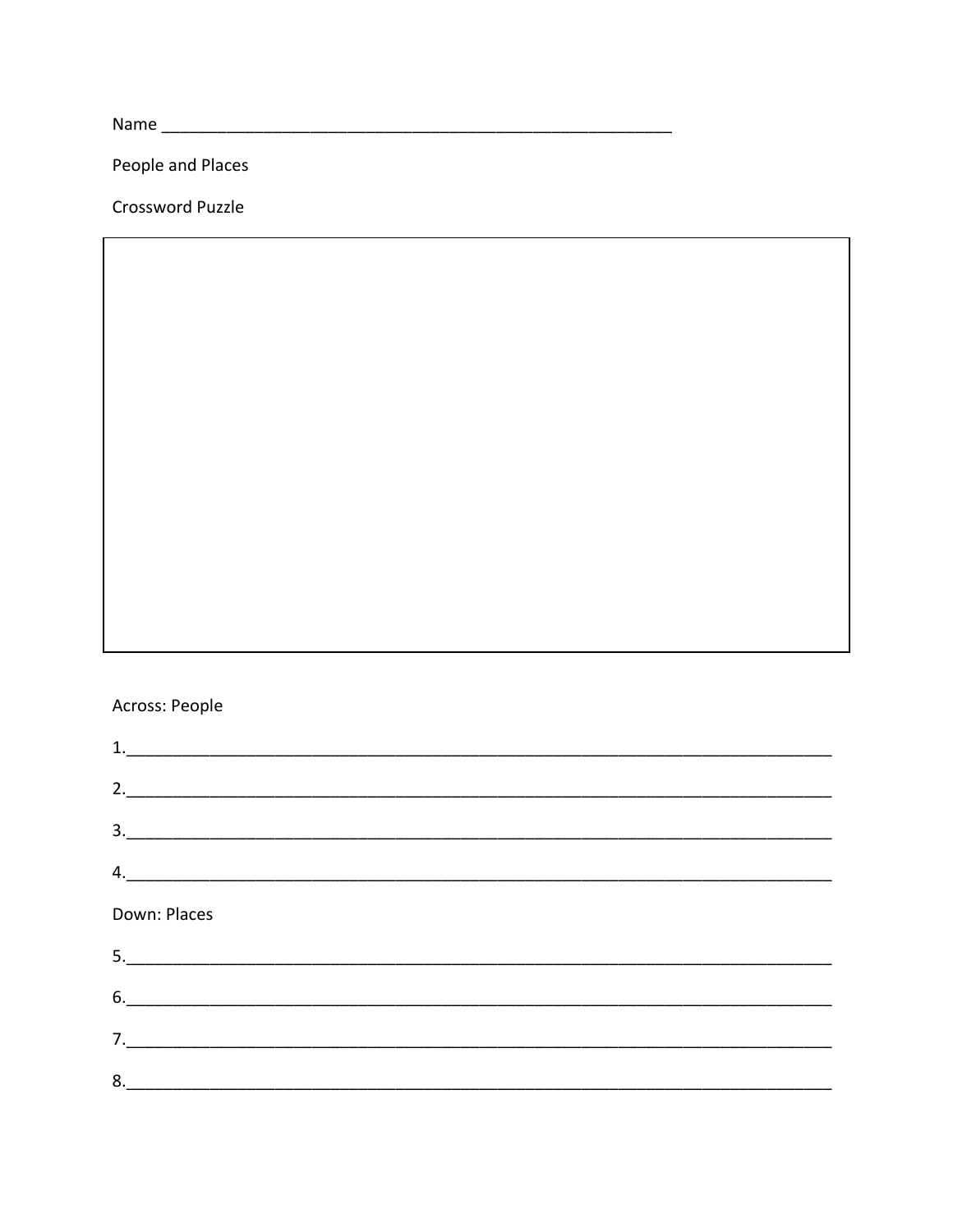## **People and Places Crossword**

### **Answer Sheet**

Across: People

| 1.           |    |
|--------------|----|
| 2.           |    |
| 3.           |    |
| 4.           |    |
| Down: Places |    |
|              |    |
|              | 6. |
|              |    |
| 8.           |    |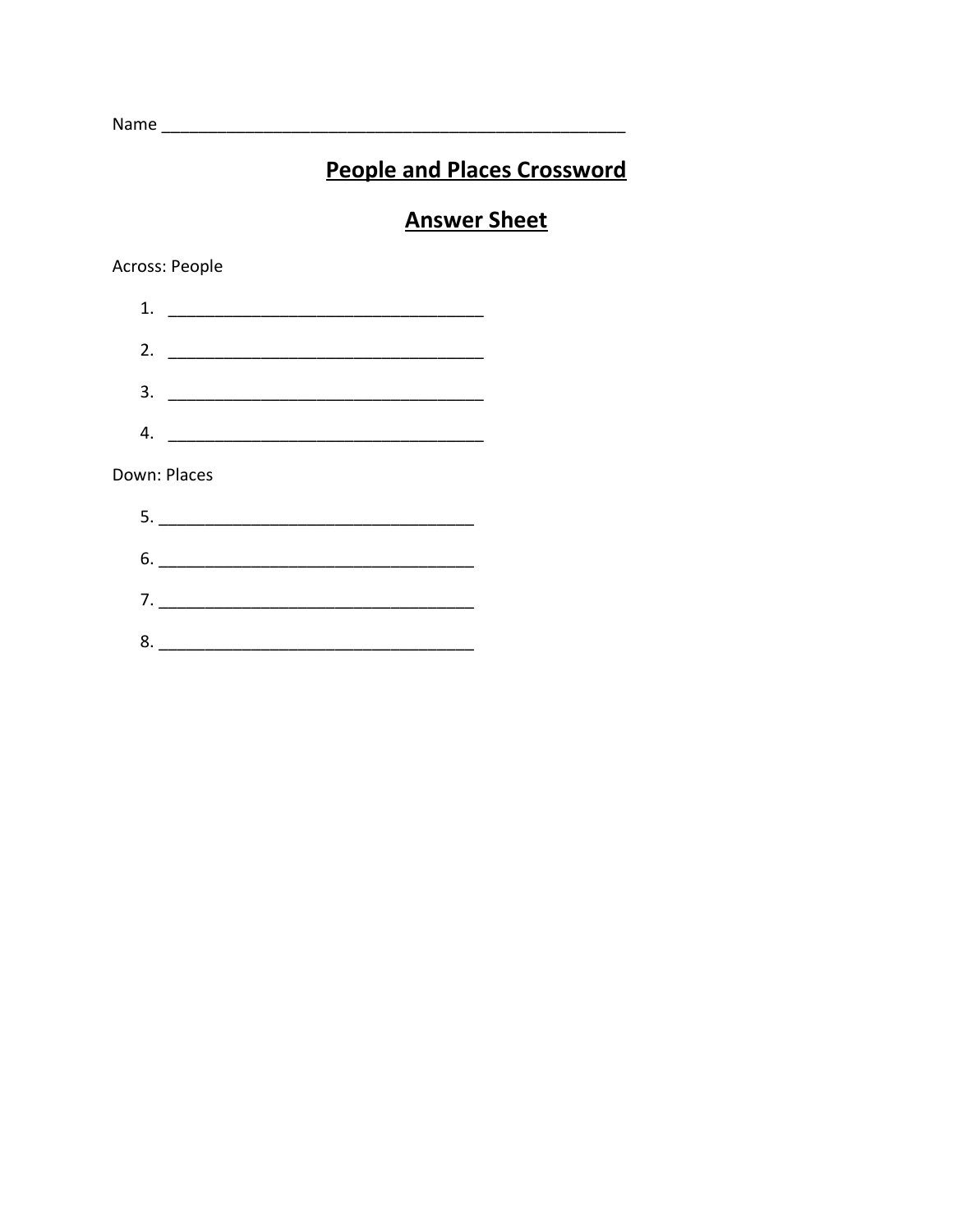Name

 $\mathbb{R}^{\mathbb{Z}}$ 

#### **Acrostic Poem**

Acrostic poems are poems that use the first letter to spell an important word. Remember this does not need to rhyme. You may use phrases or words to help describe your chosen key term. Make sure to include 2 factual details and 2 descriptive details. Use as many lines as you need.

\_\_\_\_\_  $\overline{\phantom{a}}$  $\sim$ \_\_\_\_\_\_\_ ÷, \_\_\_\_\_  $\overline{\phantom{a}}$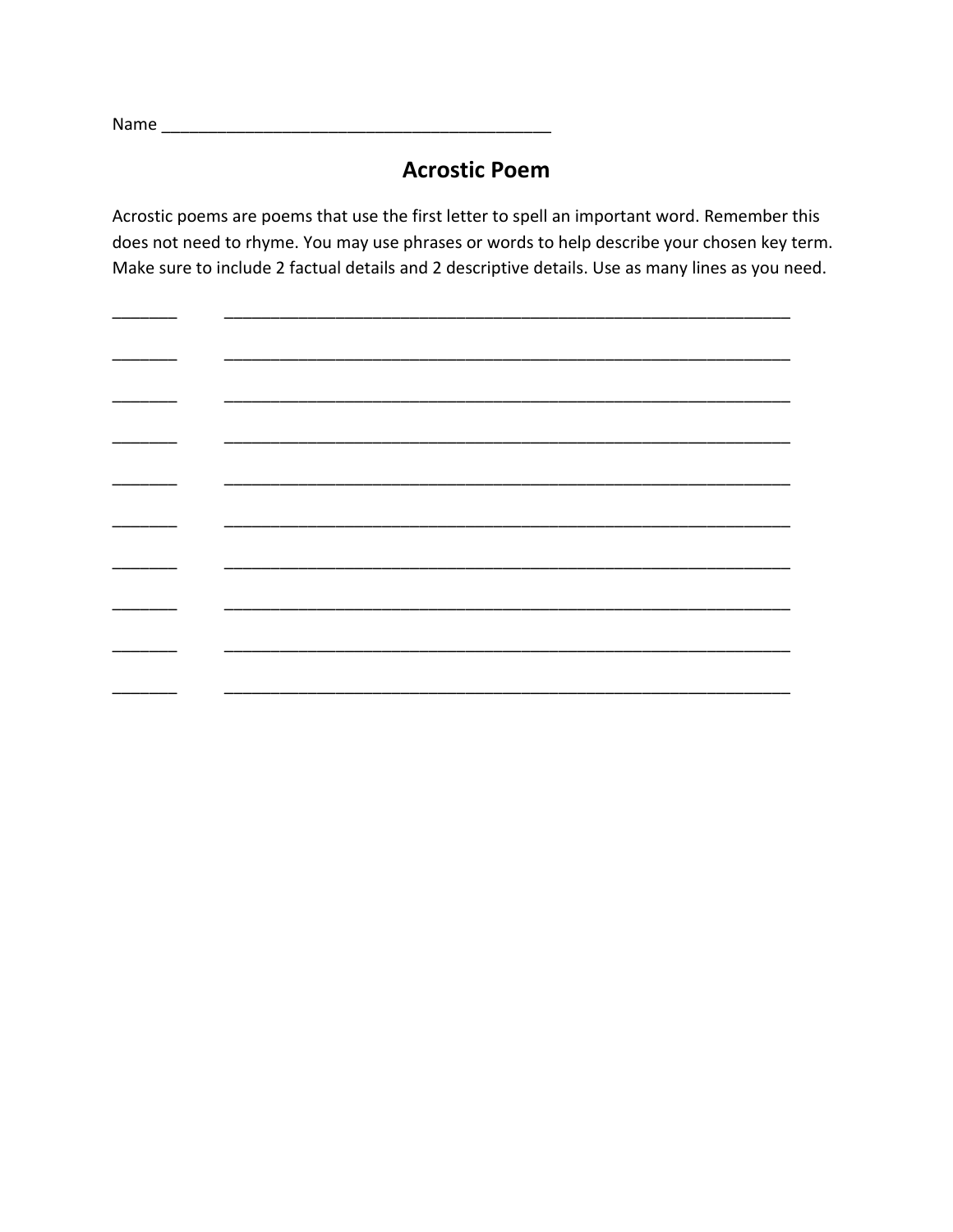### **Arizona: Nations and Art**

## **Riddles**

Riddles are fun ways to solve a question. Create clues about your chosen idea from the text. Be sure to follow the format given and include the answers on a separate piece of paper. You must turn in 3 examples.

| Line 1: Fact                  | Line 1: Fact             | Line 1: Fact             |
|-------------------------------|--------------------------|--------------------------|
| Line 2: Descriptive Fact      | Line 2: Descriptive Fact | Line 2: Descriptive Fact |
| Line 3: Comparison            | Line 3: Comparison       | Line 3: Comparison       |
| Line 4: Who Am $\mathsf{I}$ ? | Line 4: What Am I?       | Line 4: Where Am I?      |

Rewrite your final copy using the given number of line. Be sure to attach your answers on a separate piece of paper.

| Riddle I | Riddle 2 | Riddle 3 |
|----------|----------|----------|
|          |          |          |
|          |          |          |
|          |          |          |
|          |          |          |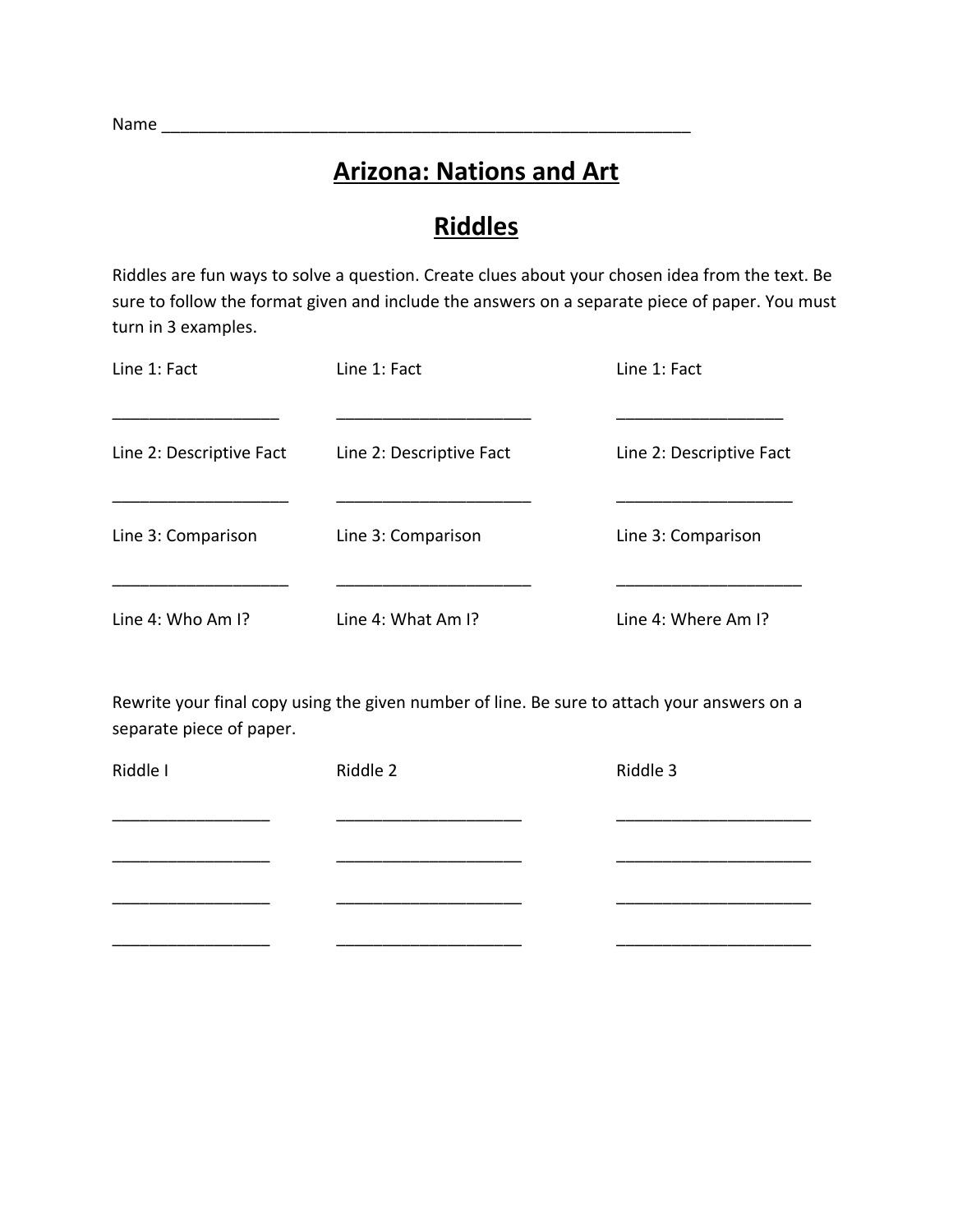# Pictograph Cave Dwelling Art

Mysteries of rock are still unsolved. It can be understood in many different ways through different viewpoints. Create a story using simple drawings that can be described as rock art. Have your partner write their perception to the meaning of your story. As they write their inference, write out the meaning of your story. Compare your answers and see if your partner is correct. Each partner will draw a picture and try and solve each other's mystery!

\_\_\_\_\_\_\_\_\_\_\_\_\_\_\_\_\_\_\_\_\_\_\_\_\_\_\_\_\_\_\_\_\_\_\_\_\_\_\_\_\_\_\_\_\_\_\_\_\_\_\_\_

\_\_\_\_\_\_\_\_\_\_\_\_\_\_\_\_\_\_\_\_\_\_\_\_\_\_\_\_\_\_\_\_\_\_\_\_\_\_\_\_\_\_\_\_\_\_\_\_\_\_\_\_

\_\_\_\_\_\_\_\_\_\_\_\_\_\_\_\_\_\_\_\_\_\_\_\_\_\_\_\_\_\_\_\_\_\_\_\_\_\_\_\_\_\_\_\_\_\_\_\_\_\_\_\_

\_\_\_\_\_\_\_\_\_\_\_\_\_\_\_\_\_\_\_\_\_\_\_\_\_\_\_\_\_\_\_\_\_\_\_\_\_\_\_\_\_\_\_\_\_\_\_\_\_\_\_\_

\_\_\_\_\_\_\_\_\_\_\_\_\_\_\_\_\_\_\_\_\_\_\_\_\_\_\_\_\_\_\_\_\_\_\_\_\_\_\_\_\_\_\_\_\_\_\_\_\_\_\_\_

\_\_\_\_\_\_\_\_\_\_\_\_\_\_\_\_\_\_\_\_\_\_\_\_\_\_\_\_\_\_\_\_\_\_\_\_\_\_\_\_\_\_\_\_\_\_\_\_\_\_\_\_

Partner explanation: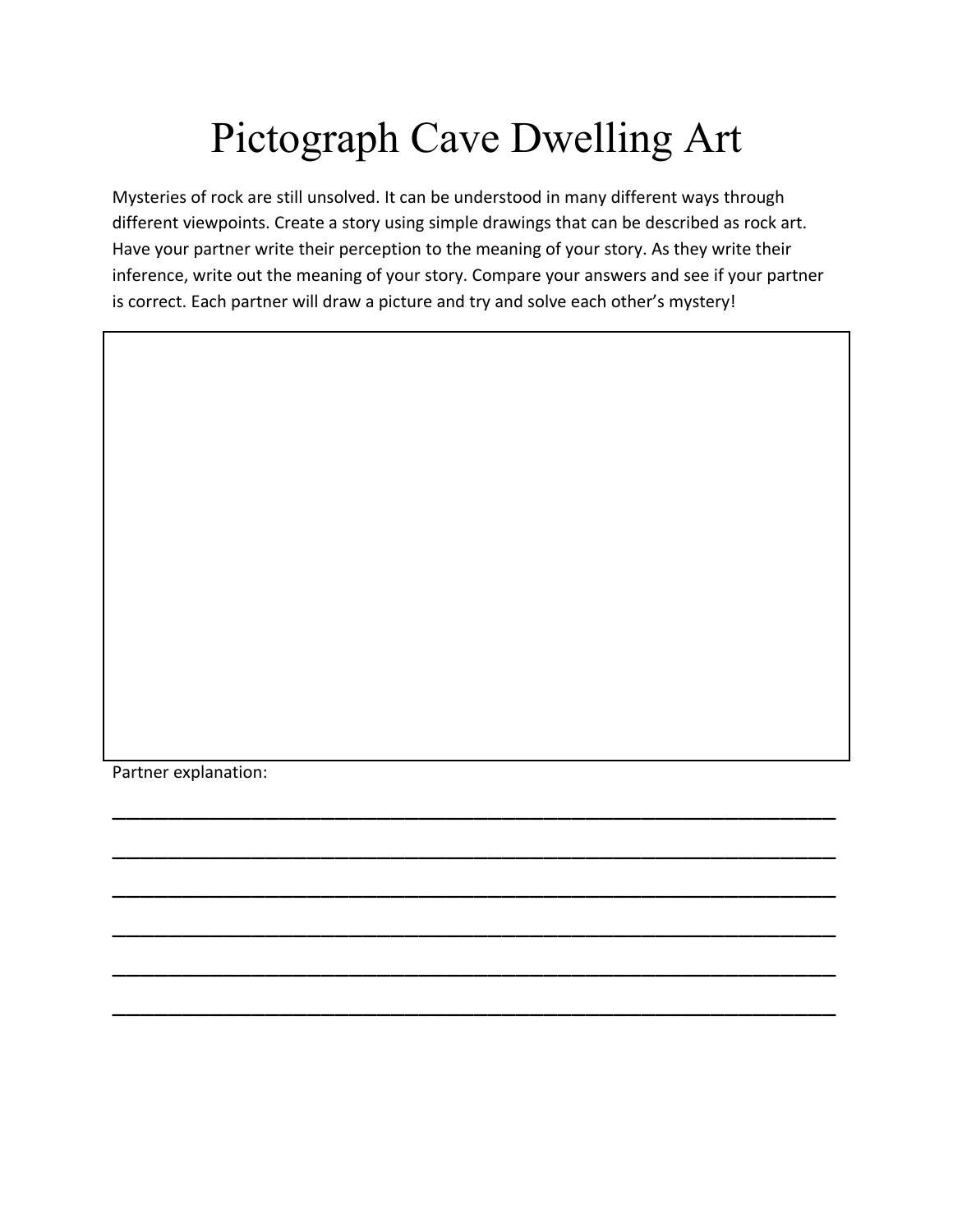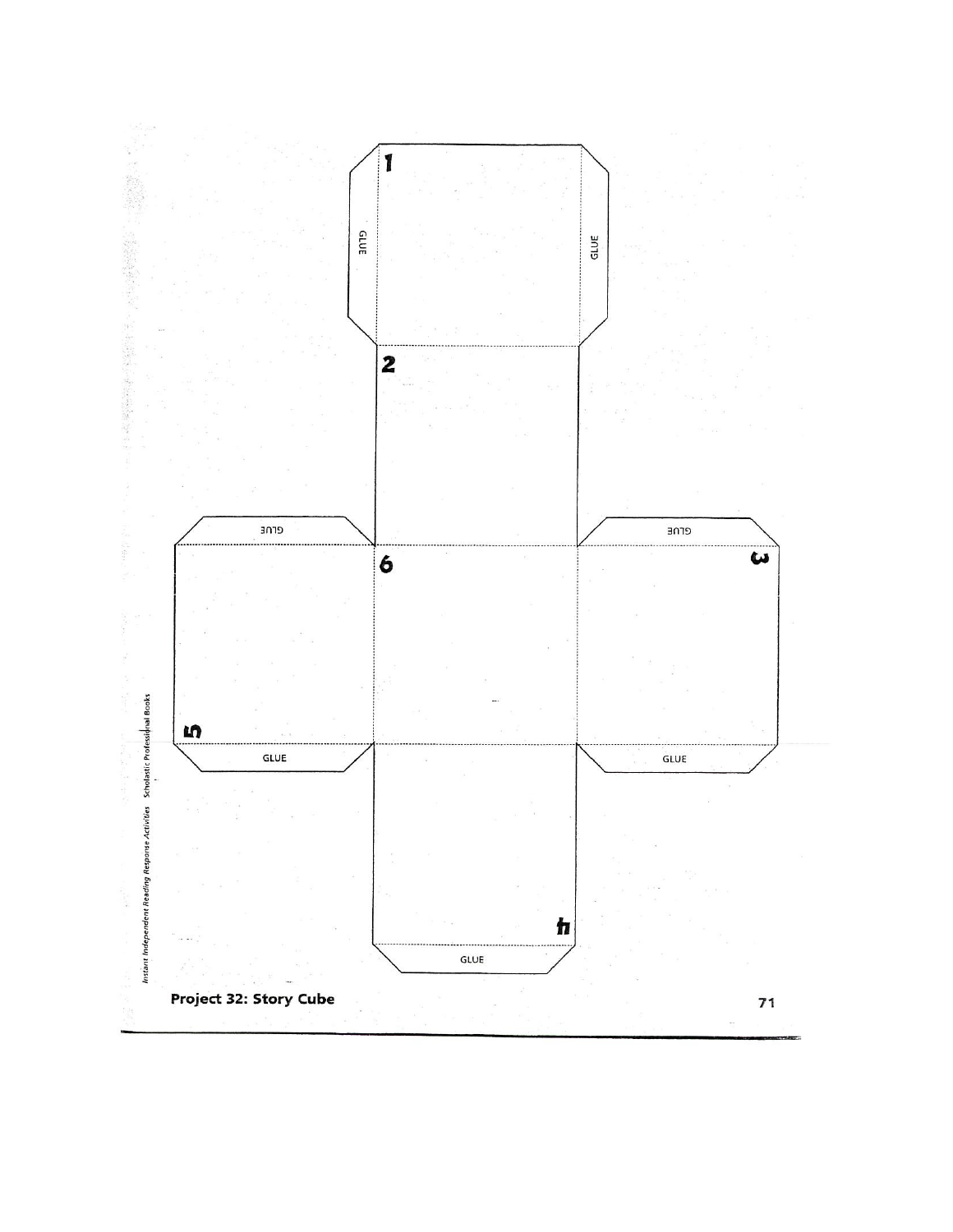## **Story Cube Answer Sheet**

Each team must fill out this answer sheet before you begin to play. Be sure to write each question on the cube **before** you cut and fold the cube together. Any "Did you know" question may be used on the cube. You may decorate the cube once the answers are complete.

| Did you know? Question | Answer |
|------------------------|--------|
|                        |        |
|                        |        |
|                        |        |
|                        |        |
|                        |        |
|                        |        |
|                        |        |
|                        |        |
|                        |        |
|                        |        |
|                        |        |
| Did you know? Question | Answer |
|                        |        |
|                        |        |
|                        |        |
|                        |        |
|                        |        |
|                        |        |
|                        |        |
|                        |        |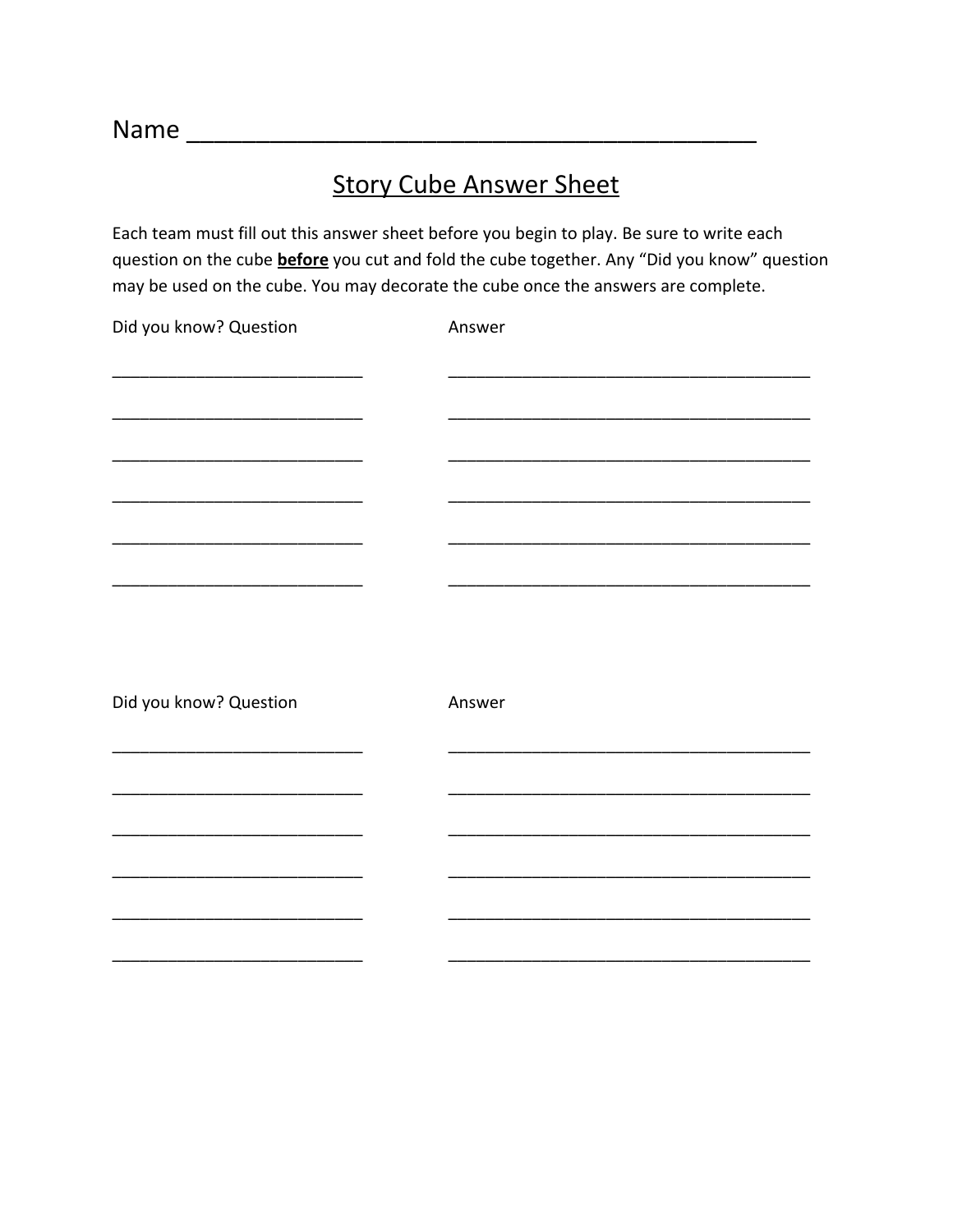Name \_\_\_\_\_\_\_\_\_\_\_\_\_\_\_\_\_\_\_\_\_\_\_\_\_\_\_\_\_\_\_\_\_\_\_\_\_\_\_\_\_\_\_\_\_\_\_

# **Nation Seals**

Each Native nation has a unique seal that represents their beliefs, values, and traditions. Carefully observe the different seals shown in the book. Their meaning is embedded within the picture. What is important to each nation? How is it represented? Keep this in mind as you create a class/school community seal. Create a seal and include 3 important topics and explain the meaning of your seal.

\_\_\_\_\_\_\_\_\_\_\_\_\_\_\_\_\_\_\_\_\_\_\_\_\_\_\_\_\_\_\_\_\_\_\_\_\_\_\_\_\_\_\_\_\_\_\_\_\_\_\_\_\_\_\_\_\_\_\_\_\_\_\_\_\_\_\_\_\_\_\_\_\_\_\_\_\_\_

\_\_\_\_\_\_\_\_\_\_\_\_\_\_\_\_\_\_\_\_\_\_\_\_\_\_\_\_\_\_\_\_\_\_\_\_\_\_\_\_\_\_\_\_\_\_\_\_\_\_\_\_\_\_\_\_\_\_\_\_\_\_\_\_\_\_\_\_\_\_\_\_\_\_\_\_\_\_

\_\_\_\_\_\_\_\_\_\_\_\_\_\_\_\_\_\_\_\_\_\_\_\_\_\_\_\_\_\_\_\_\_\_\_\_\_\_\_\_\_\_\_\_\_\_\_\_\_\_\_\_\_\_\_\_\_\_\_\_\_\_\_\_\_\_\_\_\_\_\_\_\_\_\_\_\_\_

\_\_\_\_\_\_\_\_\_\_\_\_\_\_\_\_\_\_\_\_\_\_\_\_\_\_\_\_\_\_\_\_\_\_\_\_\_\_\_\_\_\_\_\_\_\_\_\_\_\_\_\_\_\_\_\_\_\_\_\_\_\_\_\_\_\_\_\_\_\_\_\_\_\_\_\_\_\_

\_\_\_\_\_\_\_\_\_\_\_\_\_\_\_\_\_\_\_\_\_\_\_\_\_\_\_\_\_\_\_\_\_\_\_\_\_\_\_\_\_\_\_\_\_\_\_\_\_\_\_\_\_\_\_\_\_\_\_\_\_\_\_\_\_\_\_\_\_\_\_\_\_\_\_\_\_\_

| Important topic 1: |  |
|--------------------|--|
|                    |  |

Important topic 2: \_\_\_\_\_\_\_\_\_\_\_\_\_\_\_\_\_\_\_\_\_\_\_\_\_\_\_\_\_\_\_\_\_\_\_\_\_\_\_\_\_\_\_\_\_\_\_\_\_\_\_\_\_\_\_\_\_\_\_\_\_\_\_

| Important topic 3: |  |
|--------------------|--|
|                    |  |

Explain the meaning: \_\_\_\_\_\_\_\_\_\_\_\_\_\_\_\_\_\_\_\_\_\_\_\_\_\_\_\_\_\_\_\_\_\_\_\_\_\_\_\_\_\_\_\_\_\_\_\_\_\_\_\_\_\_\_\_\_\_\_\_